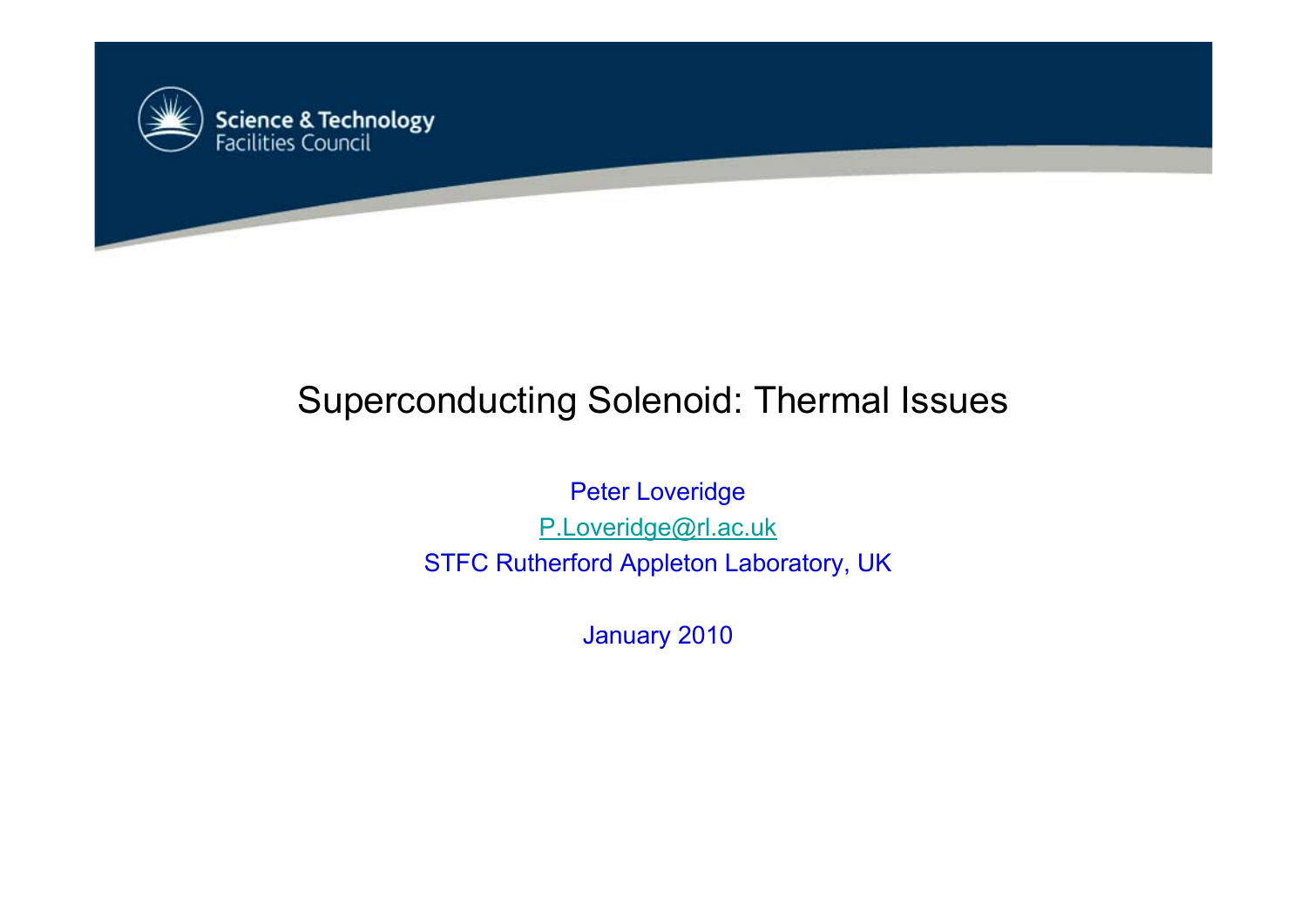### **Context**



*Neutrino factory study-2 target concept courtesy: Van Graves, ORNL*

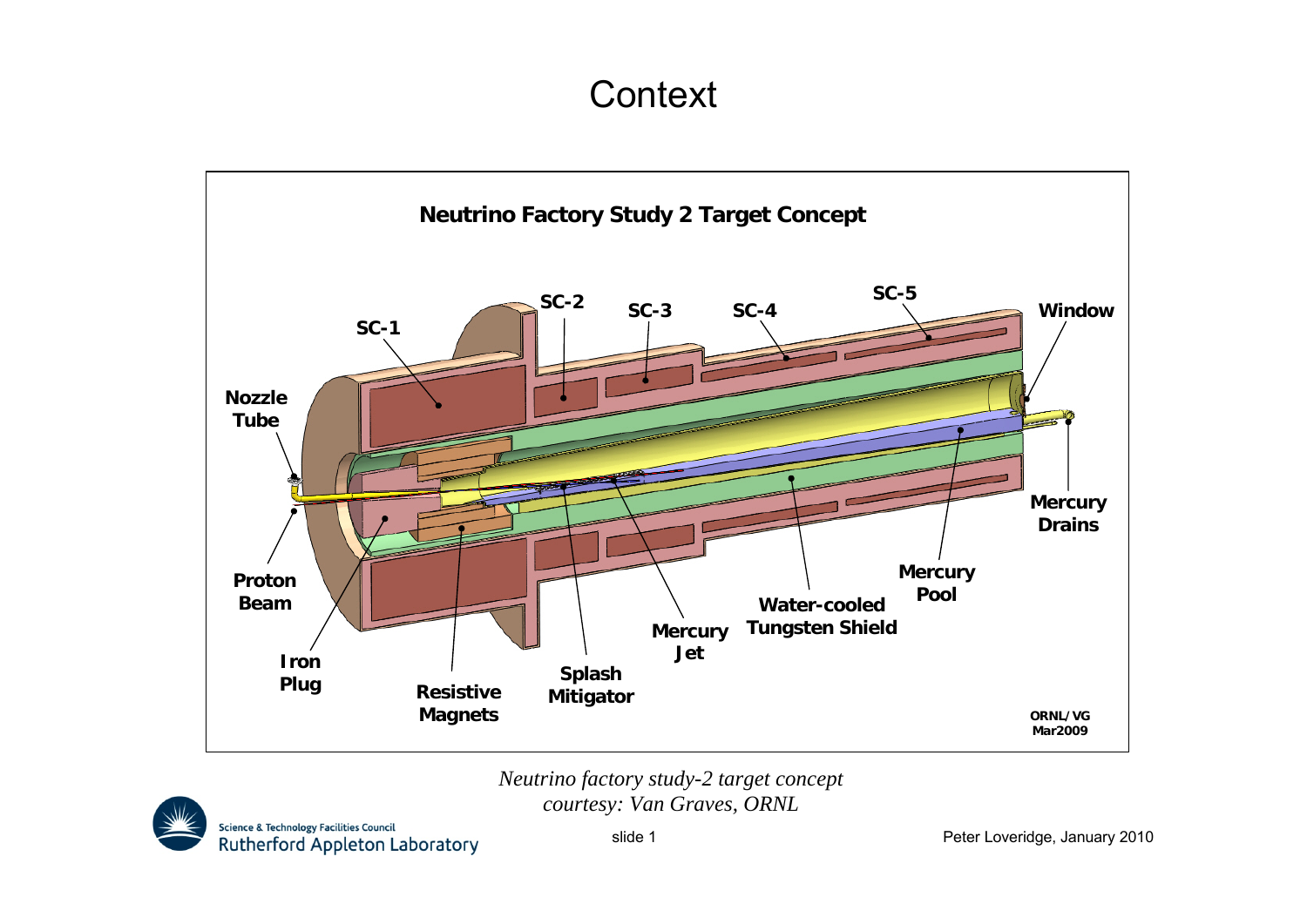## Superconducting Solenoid: Technical Challenges

- $\bullet$  Combination of high field (~14T) and large bore (~1.3 m)
	- –Huge inter-coil forces (~10,000 metric tons axial compression)
	- Huge stored energy (600 MJ)
- • Nb3Sn superconductor
	- –**Brittle**
	- Strain sensitivity
- • Harsh radiation environment
	- –Radiation damage to materials
	- Heat load on coils

### *Of particular concern:*

- 1.Time averaged heat load on cold mass
- 2. Instantaneous pulsed beam heating of superconductor

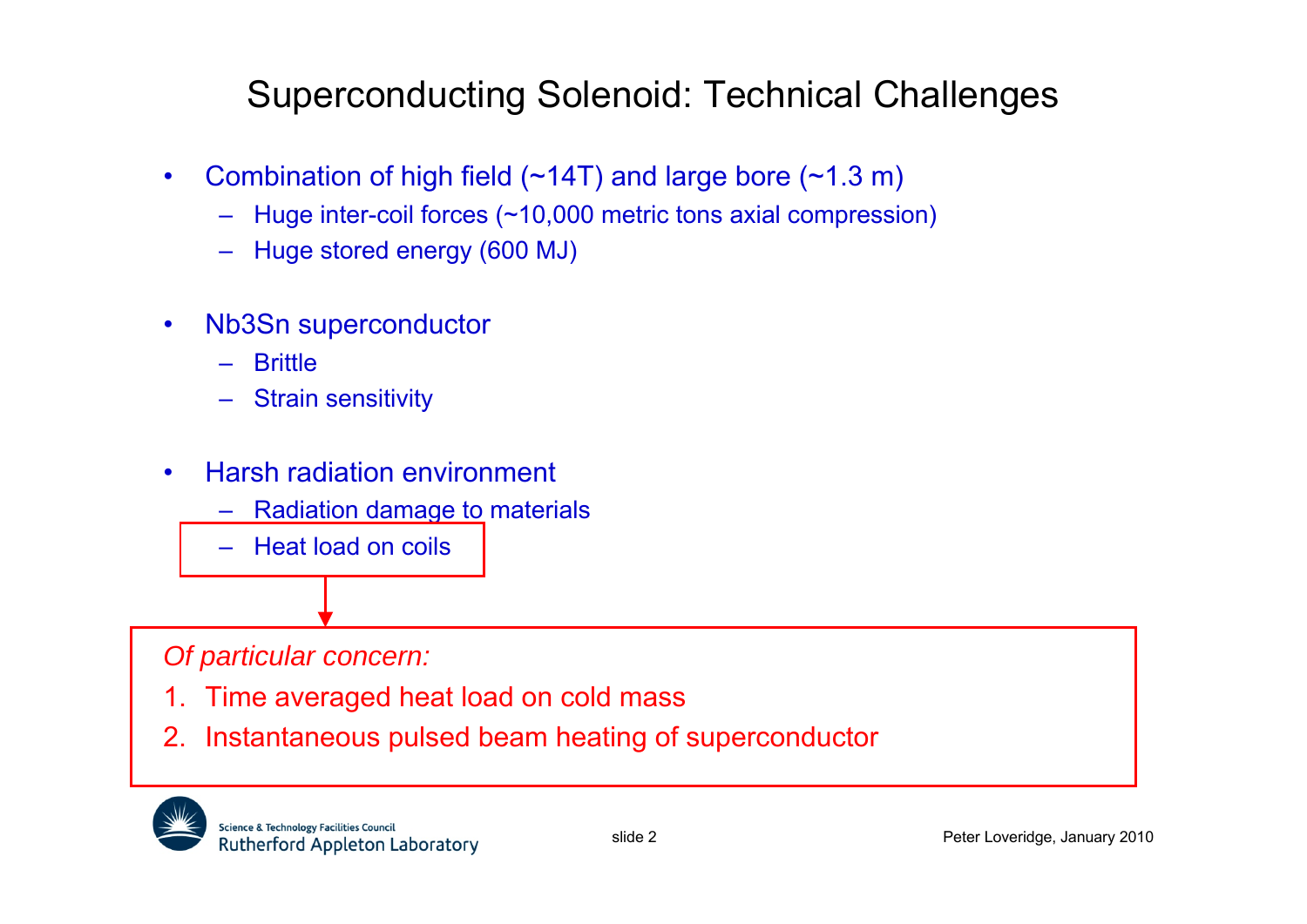$\bullet$ Consider steady-state thermal operation of SC coils:

| Energy In                     | $\sim$ | <b>Energy Out</b> |
|-------------------------------|--------|-------------------|
| (secondary beam heating rate) |        | (cooling rate)    |



*Temperature history in cold mass*

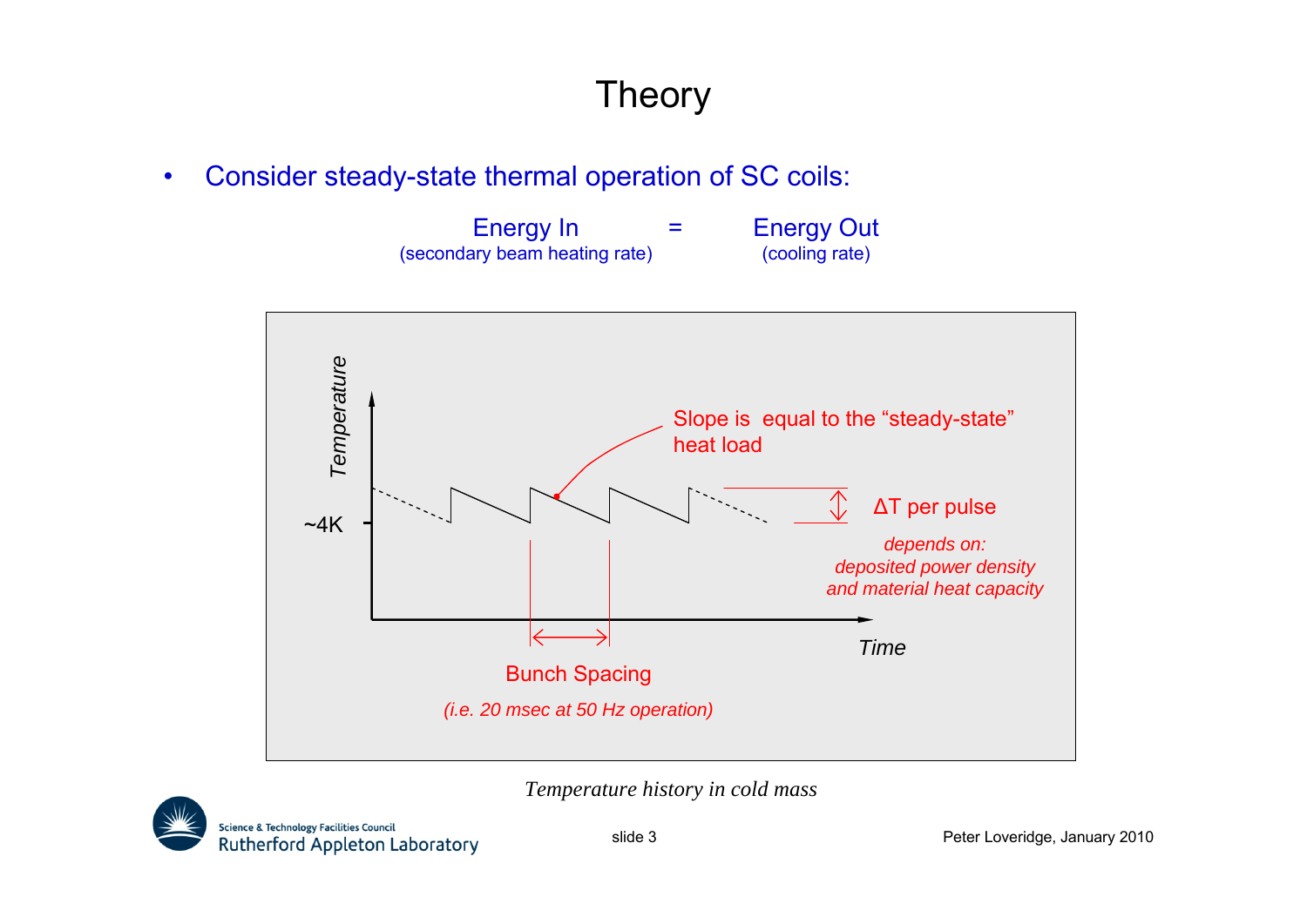### Where does the 4 MW Beam Power go?

### *Regional deposition of 4MW beam power (From FLUKA simulation by John Back, Warwick)*

| <b>Region</b>                        | <b>Power</b><br>$\left[\mathrm{kW}\right]$ | $%$ of 4 MW<br><b>Beam Power</b> |
|--------------------------------------|--------------------------------------------|----------------------------------|
| WC Shield                            | 2,694                                      | 67.3                             |
| Other (mostly particles inside bore) | 577                                        | 14.4                             |
| Hg Jet                               | 401                                        | 10.0                             |
| Cu Coils                             | 232                                        | 5.9                              |
| <b>SC Coils</b>                      | 62.7                                       | 1.6                              |
| Iron Plug                            | 15.2                                       | 0.4                              |
| Hg Pool                              | 12.5                                       | 0.3                              |
| Be Window (at 6m)                    | 1.7                                        |                                  |

~63 kW heat load on the cold mass at 4K is very large

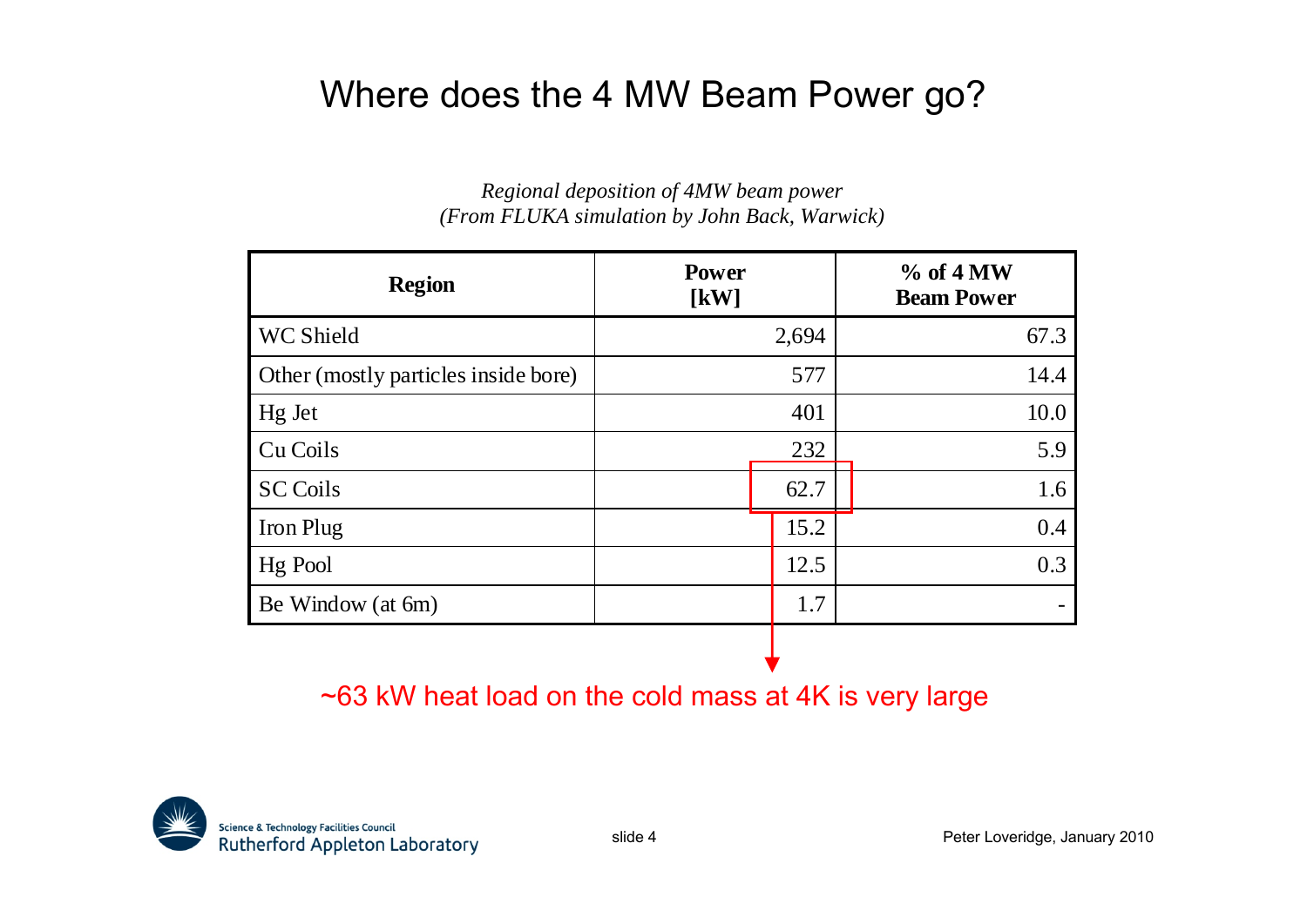### What does this mean practically?

~63 kW heat load on the cold mass at 4K

### *Some numbers…*

- $\bullet$  1W boils off 1.4 litres of liquid helium in 1 hour (latent heat) – 63 kW would boil off 86 m 3 of liquid helium in 1 hour
- $\bullet$ 1000 litres of liquid helium costs ~£3000
	- $-$  86 m<sup>3</sup> of liquid helium equivalent to £258,000 per hour
- • Need to recover helium
	- i.e. 63 kW re-condensing power would be required

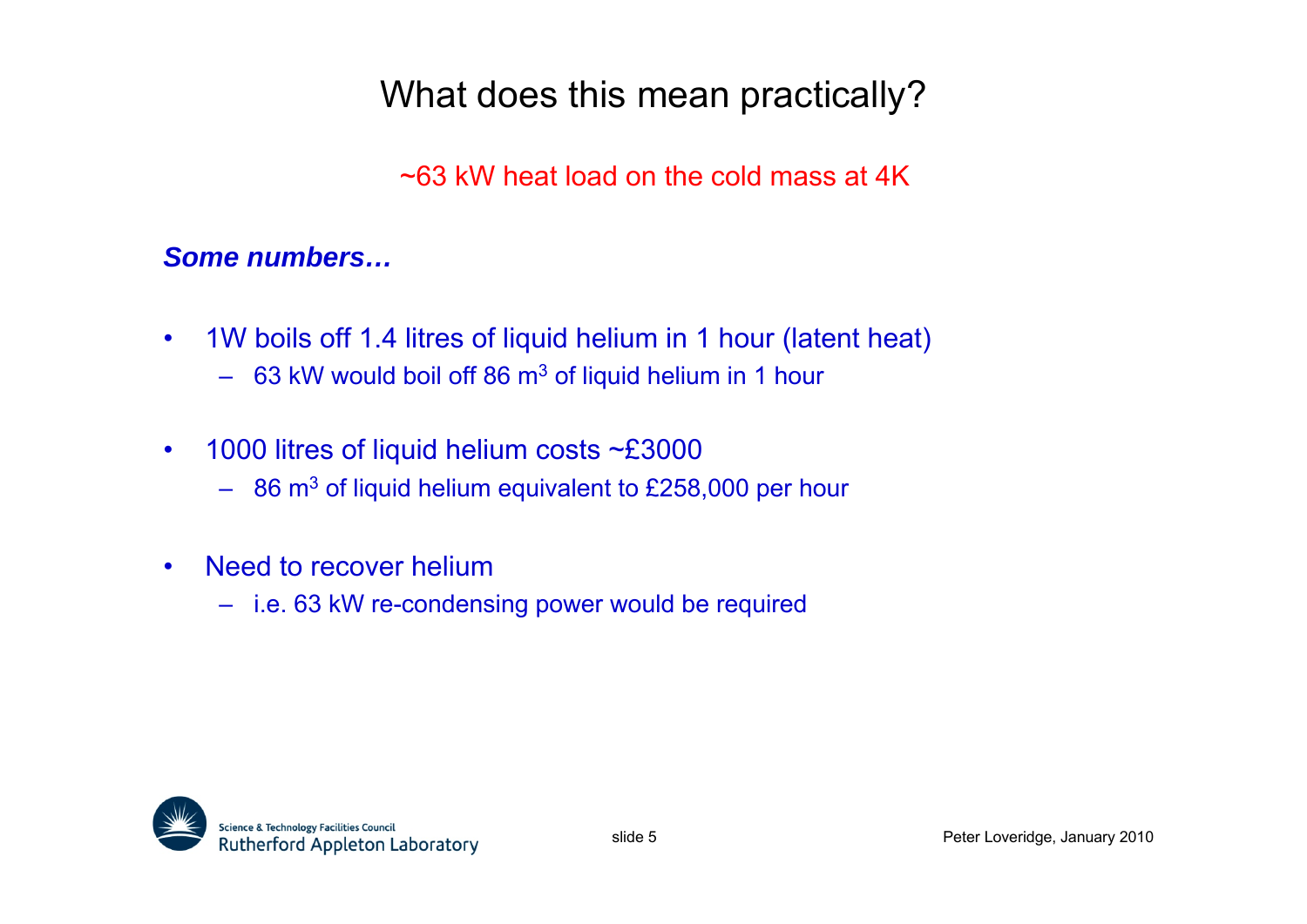### Comparison with the LHC

• CERN - LHC uses eight 4.5K refrigerators – one for each sector – each with a capacity of 18kW at 4.5K



*Large Scale Helium Refrigerator by Linde: 18 kW for CERN - LHC*



*The cryogenic cooling power at 4.5K at the CERN accelerator complex*

#### •i.e. 63 kW is equivalent to  $\sim 1/2$  the total cooling power at the LHC!

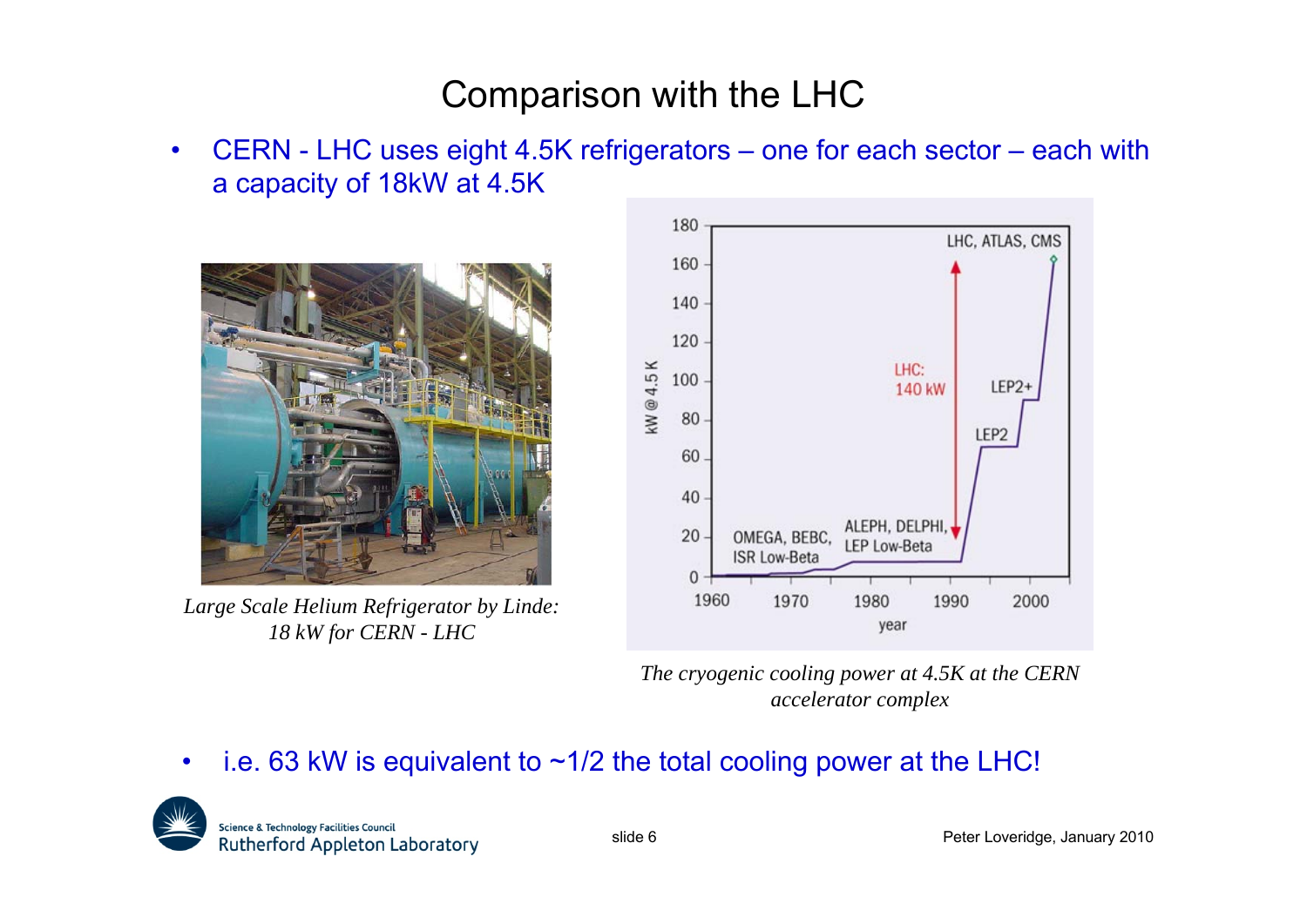### Interpretation

### *Steady-state heat load:*

- $\bullet$ 63 kW load on the cold mass is huge
- • Technical feasibility issues
	- Heat transfer rates and thermal time constants
	- –Is it possible to remove heat from the SC cable at that rate?
- $\bullet$  Prohibitive cost
	- Refrigeration plant

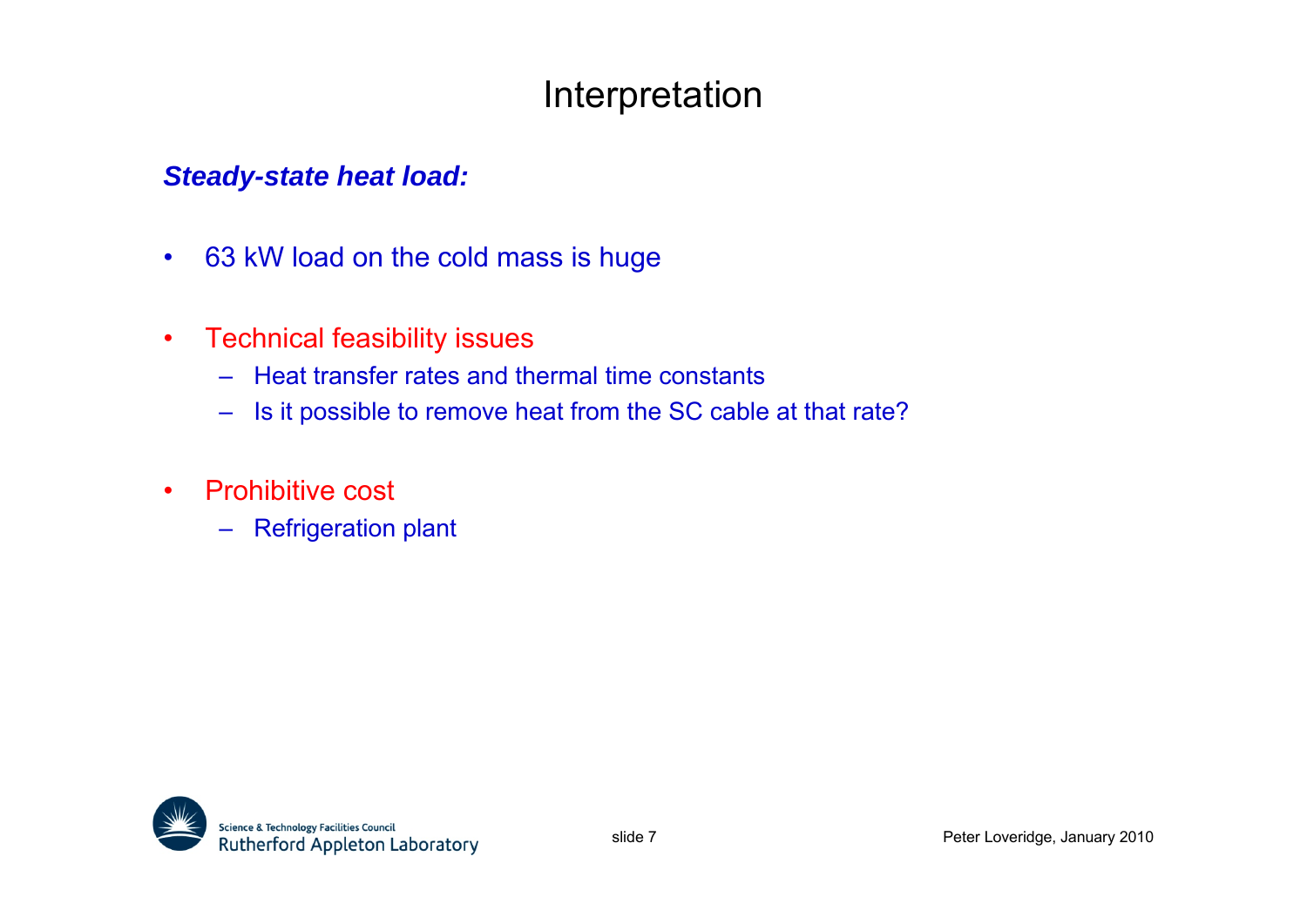## Pulsed Beam Heating



*FLUKA energy deposition simulation courtesy: John Back, Warwick*

 $\bullet$ Peak energy deposition in superconducting coil:

> 200 [MGy/yr] 2e7 [sec] x 50 [Hz] = 0.2 [J/kg per pulse]

Science & Technology Facilities Council **Rutherford Appleton Laboratory**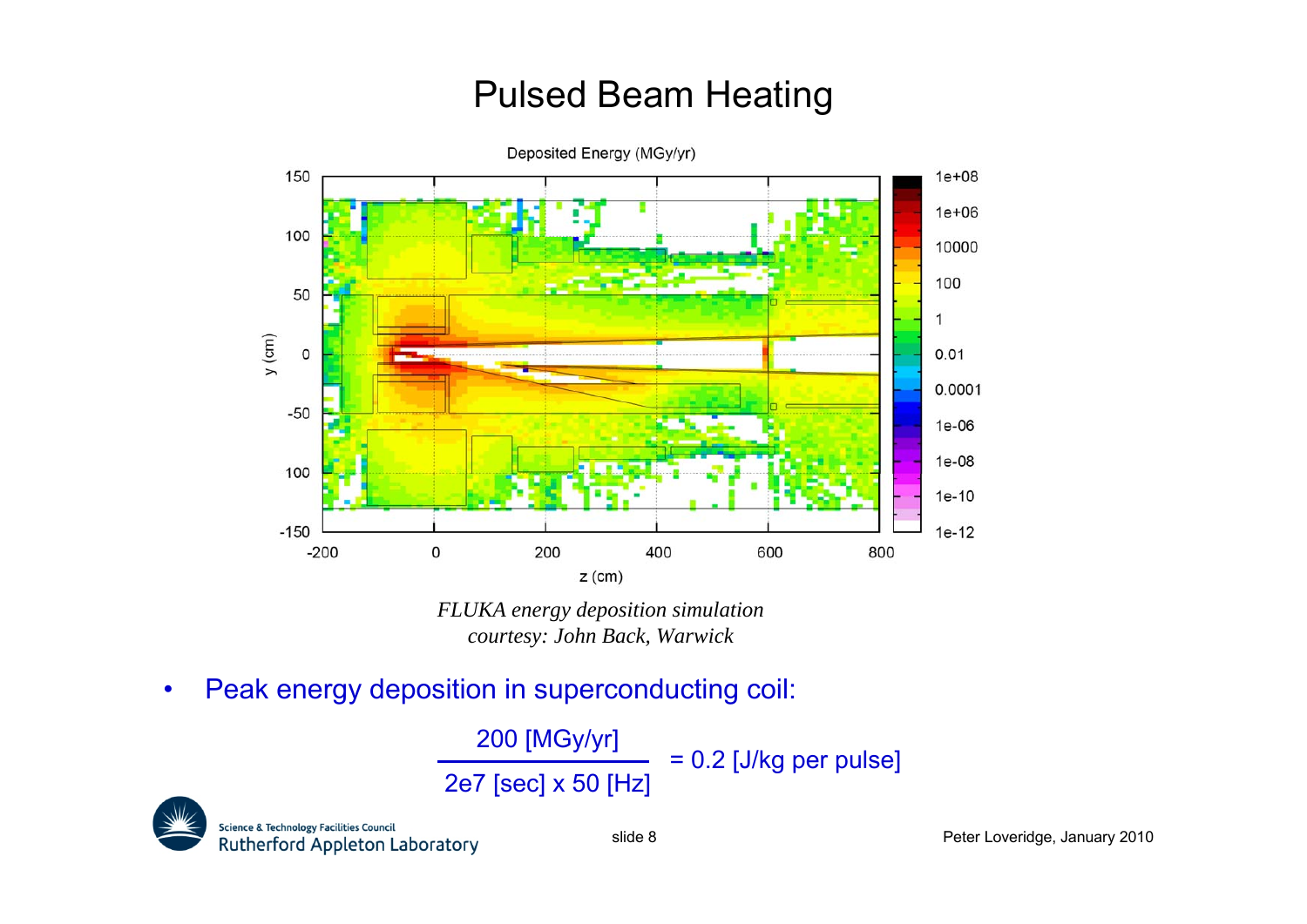## Temperature jump in Cold Mass Materials

•• Recall: ΔT per pulse depends on deposited power density and material heat capacity



*Example: ITER Cable cross-section*

*Stainless-steel area ~ 45%Copper area ~ 13% Nb3Sn area ~ 9%*



*Specific heat of coil materials*

•• e.g. each pulse gives a  $\Delta T$  in Copper of the order:

$$
\Delta T = \frac{\text{Energy Density}}{\text{Heat Capacity}} = \frac{0.2 \text{ [J/kg]}}{0.1 \text{ [J/kg.K]}} = 2 \text{ K}
$$
\n
$$
\text{Stience & Technology Facilities Council} = 2 \text{ K}
$$
\n
$$
\text{Rutherford Application Laboratory} = 2 \text{ K}
$$
\n
$$
\text{Side 9}
$$

Peter Loveridge, January 2010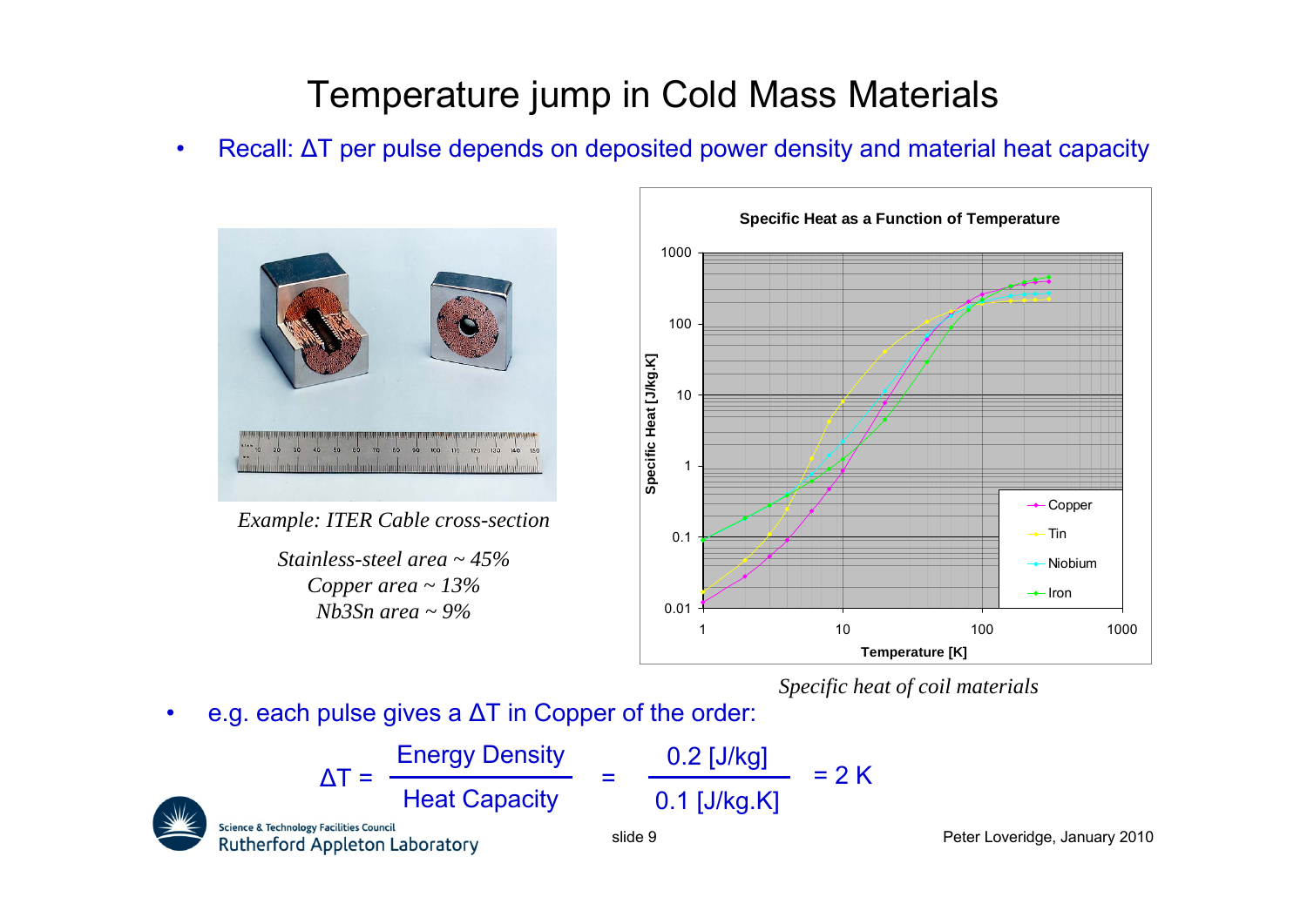## Superconductor Temperature Margin

- • Example:
	- Operating at 4K, with say, 10% margin on the load line
	- – Temperature margin is then of the order:

10 × (18 - 4) = 1.4 K 100



*Critical surface diagram for Nb<sub>3</sub>Sn* 

•i.e. operating superconductor margin will typically be of the order 1 K

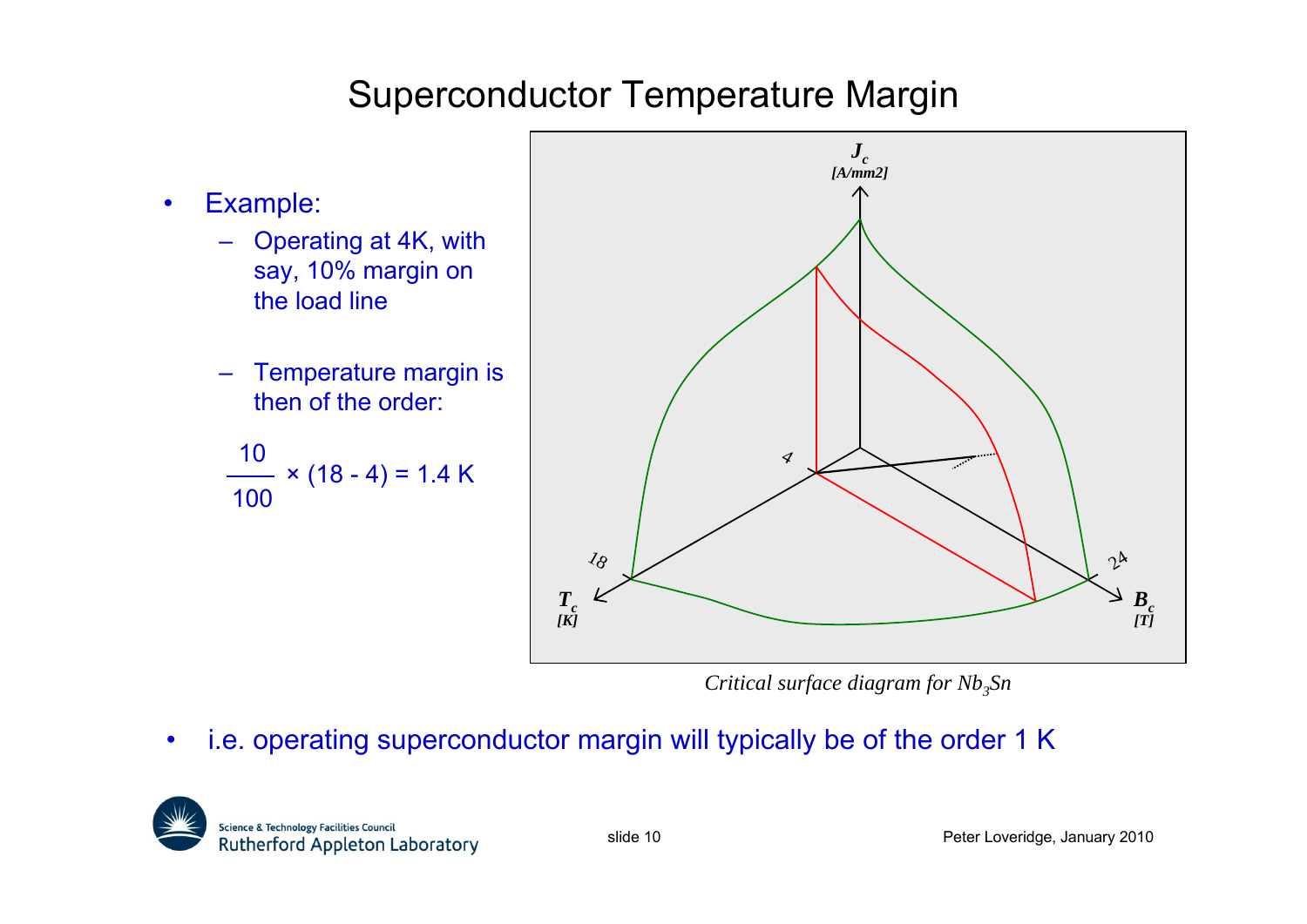### Interpretation

### *Pulsed Heating*

- •The temperature jump from a single beam pulse of the order  $\sim$  2 K
- $\bullet$ Operating temperature margin of the order  $\sim$  1 K
- •i.e. a single pulse could quench the magnet?!